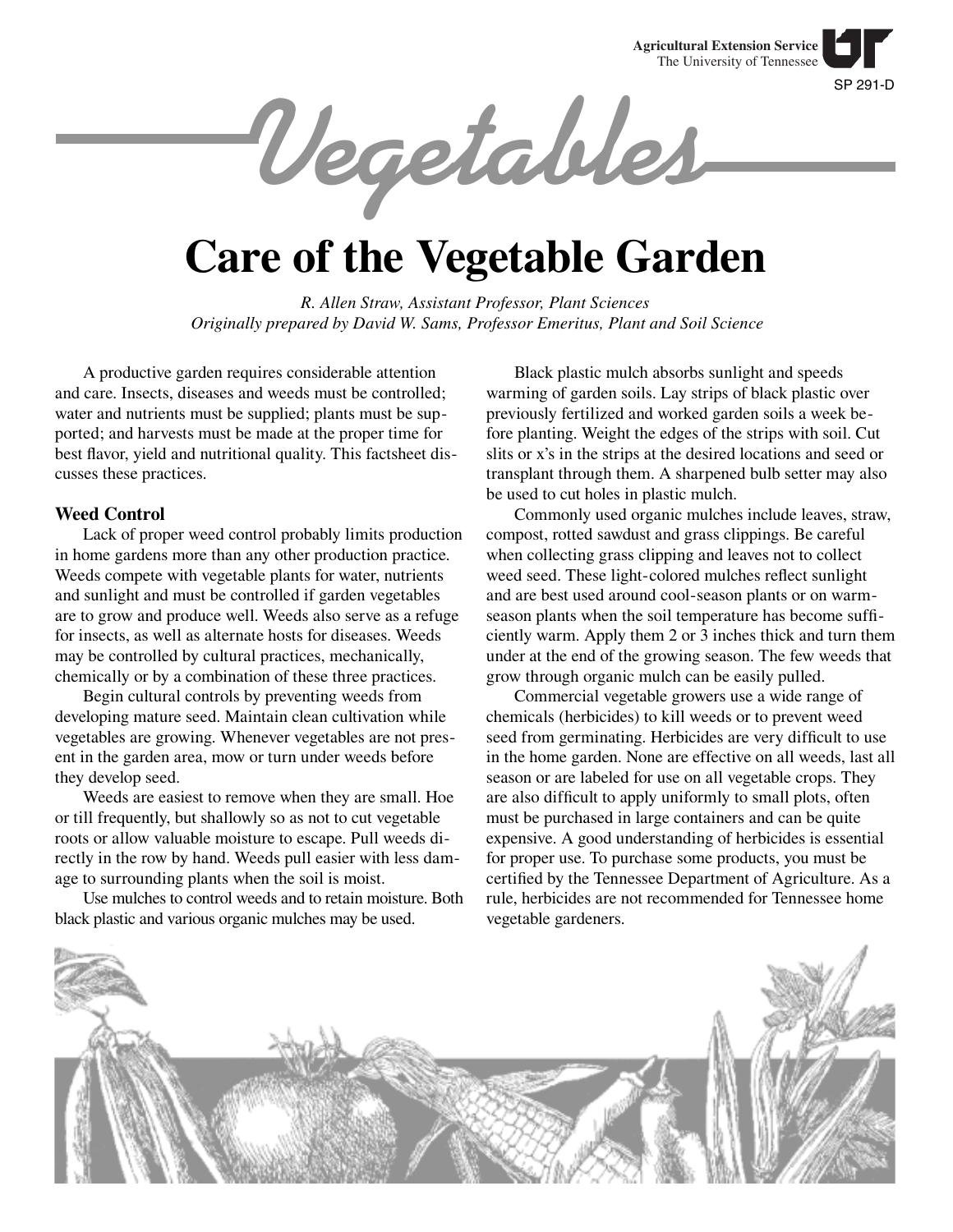Factsheets **SP 291-H and I** of this series contain more detailed information concerning the control of weeds and the use of mulches in home gardens. These are named in the reference list at the end of this publication.

# **Disease and Insect Control**

Garden vegetables are susceptible to a wide variety of insect and disease problems. Unless these problems are controlled, they will reduce yield and quality and may cause crop failure.

Begin control of insects and diseases with sanitation and common sense. Turn insect- or disease-infested plant residues under soon after harvest or remove them from the garden plot. Do not save seed from diseased plants. Support tall-growing, non-supporting vegetables such as tomatoes and cucumbers as needed. Space rows and plants within rows far enough apart so air can circulate freely. Time plantings to avoid the worst pest problems whenever possible. Avoid sprinkler irrigation late in the afternoon, as wet plants are more susceptible to certain diseases. If overhead irrigation is used, apply water just before sunrise. If applied then, the plants are already wet and will dry during the morning hours like normal.

Rotation of plant families between different sections of the garden in successive years will reduce some insect and disease problems. Peas and beans, for example, are in the same plant family and are susceptible to many of the same insects and diseases. Other common vegetable families include cucurbits (squash, pumpkins, muskmelon, watermelon and cucumbers); crucifers (cabbage, cauliflower, broccoli, kale, collards, kohlrabi, turnips, mustard and radish); and solanaceous vegetables (Irish potatoes, peppers, eggplants and tomatoes).

Grow disease-resistant varieties whenever they are available. Many of the varieties recommended in the other factsheets of this series are resistant to one or more disease problems. These varieties are not immune to disease problems, but frequently will bear a respectable crop despite the presence of one or more diseases.

Use non-chemical means of insect control when they are available and adequate. These include sanitation, barriers, repellents, traps and baits. Encourage beneficial insects and birds. When only a few large insects are present, they may sometimes be successfully removed by hand.

Frequent observation (scouting) of the garden is yet another key to the control of insect and disease problems. Walk through the garden at least every two or three days and look for problems. Identify the insect or disease and its recommended treatment before the problem becomes severe. Your county Extension office and the UT references listed at the end of this factsheet can provide the most current recommendations.

Use the least toxic recommended control measure before a problem gets out of control. Consider, for example,

insecticidal soaps, summer oils, microbial agents such as *Bacillus thuringiensis* (*Bt*), botanically derived chemicals like rotenone and traditional agricultural chemicals. Whatever you decide to use, **be sure to follow the label instructions exactly**. Chemical labels list a wealth of information such as pests controlled, vegetables on which the chemical may be used, how long after application before the vegetable may be harvested, etc. **It is illegal and can be harmful both to yourself and to the environment to use agricultural chemicals for any purpose or in any manner not permitted by the label**.

Since you will get better coverage of the entire plant with a spray, you will generally be more successful controlling insects and diseases with a spray than with a dust. Use a tank-type sprayer where water and the control agent are mixed together and considerable pressure can be obtained. Be sure to treat the lower side of the leaves and stems, as insect and disease problems frequently originate there.

## **Fertilization**

A soil test should be taken and an analysis performed. Lime should be applied in the fall or first thing in the spring, while a complete fertilizer containing nitrogen, phosphate and potash should be applied prior to final soil preparation. See **SP 291-C** for details concerning the how and why of soil tests and fertilization. Follow the recommendations obtained from the soil test.

In addition, vegetables grown primarily for their leaves and those with an extremely long growing or production season usually benefit from nitrogen sidedressings. Sidedress nitrogen by sprinkling ammonium nitrate or another high-nitrogen fertilizer beside the row or around individual plants. Keep the fertilizer at least 6 inches away from the base of the plants if possible, and brush off any that remains on the leaves. Excessive ammonium nitrate or ammonium nitrate applied too near plants will damage them. Follow the specific recommendations in Extension **PB 901** 

## **Growing Vegetables in Home Gardens**.

Side dress cucumbers, cantaloupe, pumpkins, watermelon and winter squash with 1 to 1½ pounds of ammonium nitrate per 100 feet of row or 1 tablespoon per plant when the vines are 1 foot long. Use the same amount on tomatoes, peppers and eggplants when the first fruit is about 1 inch in diameter and once a month thereafter. Sidedressing earlier or at higher rates can cause the flowers and small fruit of these vegetables to abort.

Use 1 to 1½ pounds per 100 feet of row or 1 tablespoon per plant on broccoli, cabbage and cauliflower three or four weeks after planting. Use the same 1 to 1½ pounds per 100 feet of row on corn when it is 8 to 12 inches tall and on okra after the first harvest. Use 2 to 3 pounds on greens six weeks after seeding.

Other fertilizers may be used to sidedress vegetables, but the amount must be adjusted so the actual nitrogen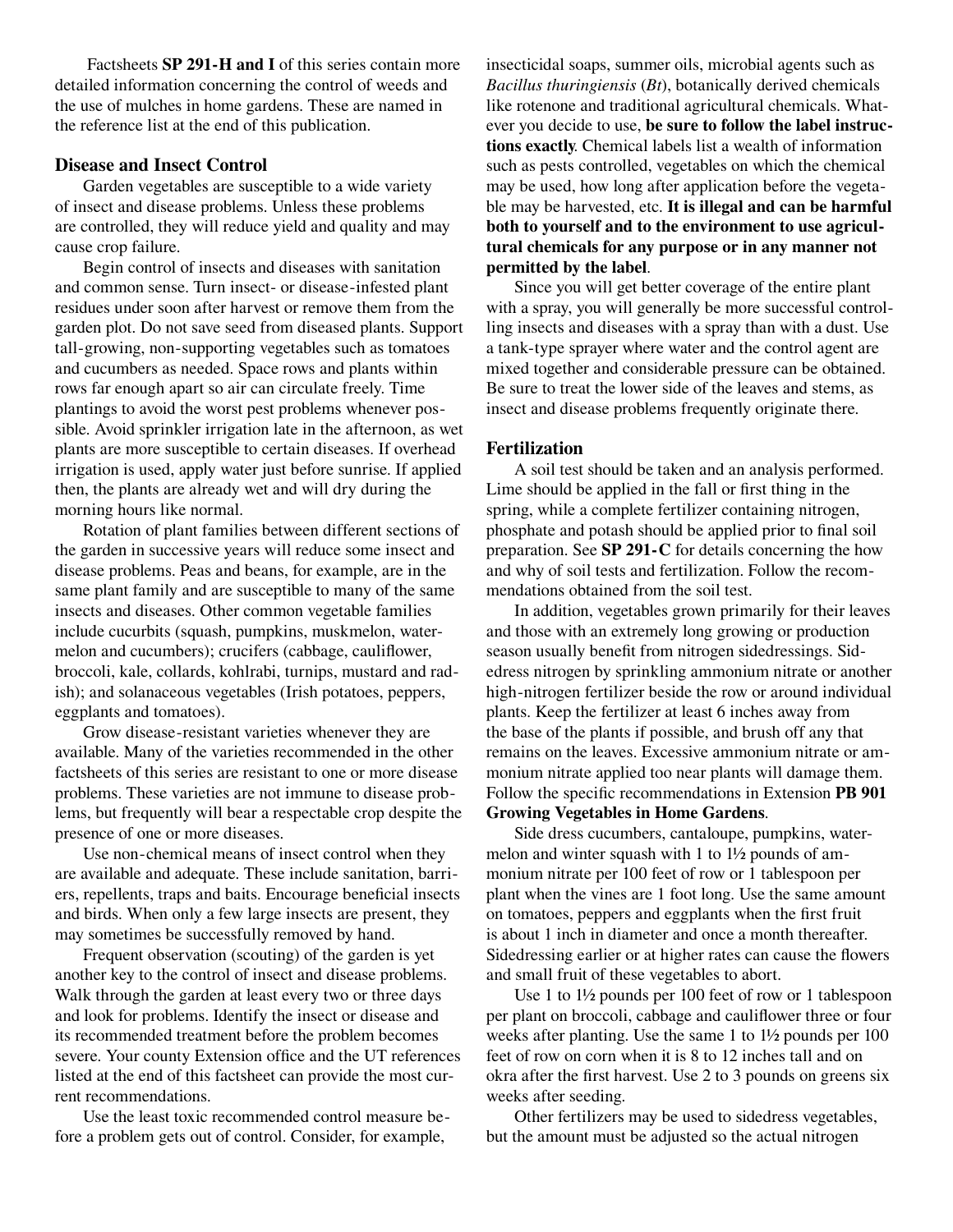applied is the same as that contained in the above-suggested amounts of ammonium nitrate. An example of another fertilizer is field-grade calcium nitrate. Calcium nitrate is an excellent nitrogen source for vegetable crops, but must be used at twice the rate of ammonium nitrate.

# **Irrigation**

To maximize production, vegetables require from 1 to 2½ inches of water per week, depending on the stage of development, as well as environmental conditions. Vegetables require less water early in the growing season when they are small and more when they are large and during certain critical growth stages. Most years have dry periods when irrigation will greatly benefit plant growth, yield and ultimately quality.

Gardeners commonly irrigate with a lawn sprinkler. Apply water slowly to reduce erosion and runoff. Place cylindrical containers in the irrigated area to measure the total water applied and its distribution. Apply 1 to 1½ inches of water, then do not irrigate again for several days. Frequent shallow watering promotes shallow root growth. Shallow roots will require more frequent watering than roots that are distributed deeper in the soil. Shallow plant roots are also easily damaged by cultivation.

To reduce the incidence and/or spread of disease, irrigate early in the day so plants dry before evening. Since the plants are already wet with dew, the ideal time to irrigate is just prior to sunrise. The dew and added water

should dry by mid-morning, minimizing the time plant tissue is wet.

Cultivation prior to overhead irrigation will increase water infiltration and reduce runoff, as well as subsequent erosion. The crust that forms after irrigation will reduce evaporation.

Several forms of trickle irrigation are also available for use in home gardens. Trickle irrigation has the advantages of reducing total water usage by up to 50 percent, not wetting plant foliage and maintaining relatively dry aisles between rows. This enables watering and walking in the garden nearly simultaneously while reducing weed growth, disease problems and soil compaction. However, a trickle irrigation system may be somewhat expensive to purchase.

Trickle or drip systems generally consist of several parts. An example of a simple drip irrigation system is illustrated in Figure 1 below.

Depending on the system, an adapter from garden hose threads to national pipe threads (NPT) may be required. Next, a back- flow preventer should be connected to the water source to prevent reverse water flow into the source. A screen or disk filter should be placed in the line after the back-flow preventer. Even well and municipal water can contain sand or other minute particles that could plug drip tape. Therefore, a filter is essential for all systems. Next, a 10- to 12-psi pressure regulator should be connected. Most trickle tape is designed to operate at 8 to 10 psi. If the pressure is allowed to drop below 6 psi, the water "free-flows,"